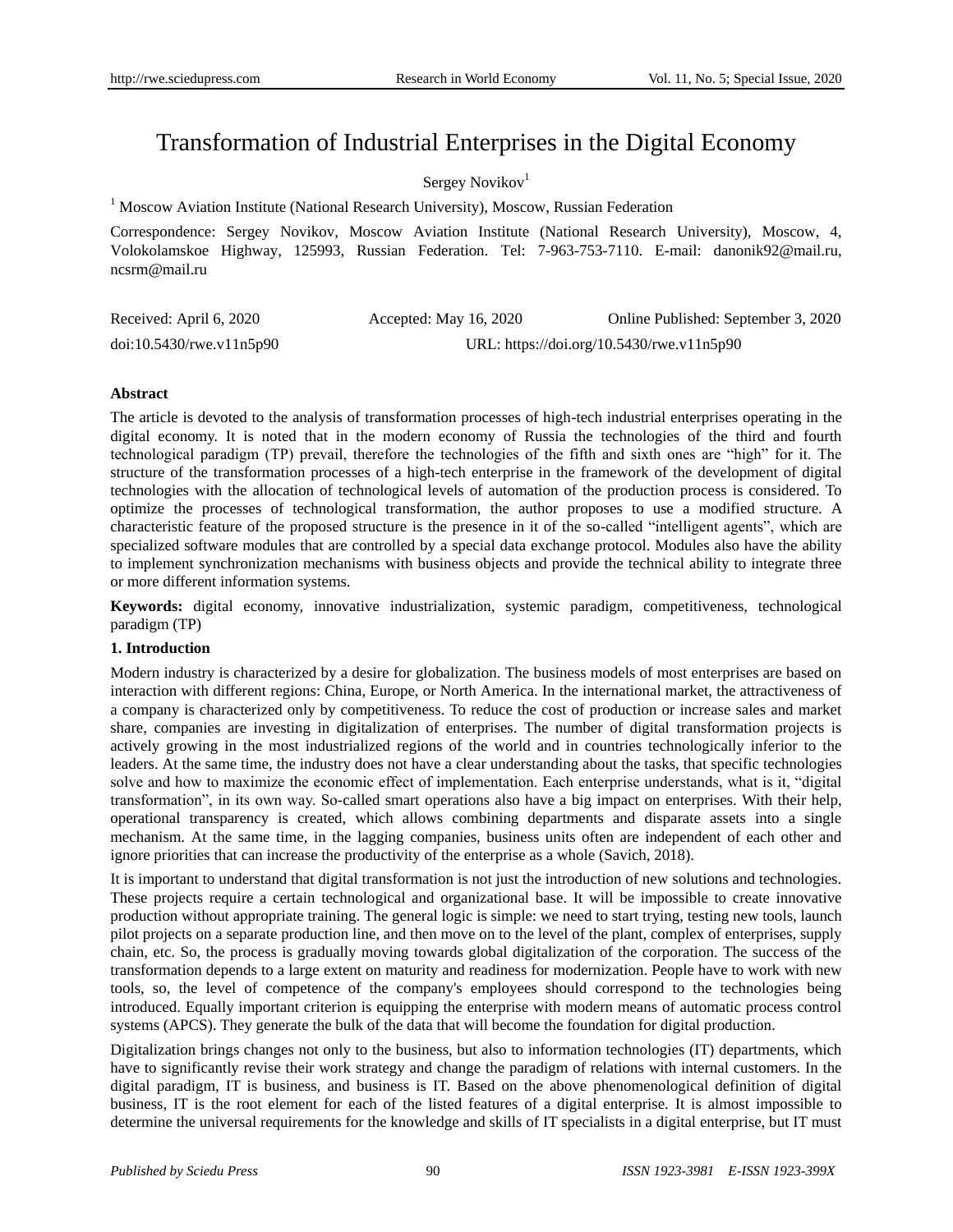be a new way of thinking and action for the successful implementation of digital initiatives. It is necessary to refuse the strictly regulated process and project-oriented activities and understand the most important thing is the continuous creation of a new business value and improving the user experience, we need to fully accept continuous changes, be bold and ready to make decisions, defend our point of view from the position of consumers of the enterprise's product, introduce innovations, and increase internal IT efficiency (Orekhova, 2018).

Hyper-converged infrastructure is one of the assistants of digital transformation and one of the most important indicators for doing business in the modern world. The desire of the business to reduce this indicator has led to the use of hyperconverged solutions, due to which it becomes possible "out of the box" to get the optimal, pre-configured infrastructure, easy to operate and scale. Hyperconverged infrastructure, on the one hand, is an analogue of the infrastructures used by big web companies, and on the other hand, the minimum size of the building block allows it to be implemented even by small enterprises, doing this in stages, without serious capital costs during the initial implementation. An absolute advantage of hyperconverged architecture is the ability to quickly manage the necessary IT resources, given the changing business requirements and external market factors. But the big business gets the most significant result from this thanks to the scale. Hyperconverged architecture and solutions based on it contribute to increasing the competitiveness of the enterprise; it also provides the opportunity to adapt the IT infrastructure to the current needs of the business and almost linearly increase productivity in accordance with the needs of the business. The second factor is controllability, i.e. at any time, it is possible to turn on or off the virtual machine and provide it with more or less resources.

Digital transformation leaders, in turn, are focused on changing business processes and adapting organizational structure. A characteristic feature of successful enterprises is an orientation towards the identification and restructuring of inefficient processes. In addition, the efforts of leading companies are focused on a specific task: improving the efficiency of production operations and enterprises and creating added value for customers through competitive advantages. About 80% of successful projects are related to timely investments in the continuous improvements. Leaders create a team within the organization that is busy constantly improving key indicators and making decisions on the relevance of introducing new tools. The level of understanding of the enterprise's business model, its main competitive advantages and potential to reduce costs and increase market share are the basis for the implementation of digital transformation.

# **2. Methodology and Theoretical Basis**

Technological updating ("modernization" and "new industrialization") of the existing industrial complex of Russia is considered as one of the main conditions for achieving national competitiveness and, as a result, ensuring national security. Since 2000, the highest state level has repeatedly posed the task of technological renewal of the economy. At first, it was formulated as "modernization", then as "new industrialization" ("neo-industrialization", "reindustrialization"), in 2014 it was successfully transformed into "import substitution". Despite the difference in formulations, the solution to all these problems is possible only through the transition of the Russian industry to the production of higher technology products. "Modernization" involves the transition to higher technologies. "New industrialization" is the formation of new, that is, more technologically advanced, industries. "Import substitution" is the transition to the manufacture of products that are purchased in other countries as products of higher technologies (Ilyin, Levina & Dubhorn, 2019).

TP is a certain structured holistic and sustainable thing, within which a closed cycle is carried out, starting with the extraction and obtaining of primary resources and ending with the release of a set of end products that are suitable for the type of public consumption. The core of TP forms a complex of basic aggregates of technologically related industries. Technological innovations that determine the formation of the core of TP are key factors. In turn, industries that intensively use a key factor and play a leading role in the dissemination of a new TP are the main industries.

The technologies of the third and fourth TP prevail in the modern economy of Russia, therefore the technologies of the fifth and sixth TP are "high" for it. In this regard, the solution of the problems of "modernization", "new industrialization", or "import substitution" is possible only by replacing the technologies and production of the third and fourth TP with the technologies and production of the fifth and sixth TP. This provides for the transformation of the composition, structure, and communication system of the industrial complex, within which the products of the third and fourth TP are made, into the composition, structure, and communication system of the industrial complex, within which the fifth and sixth TP will be produced. Now we are going to consider in more detail the core of the sixth TP and highlight its main components:

- nanoelectronics and nanochemistry;
- nanophotonics;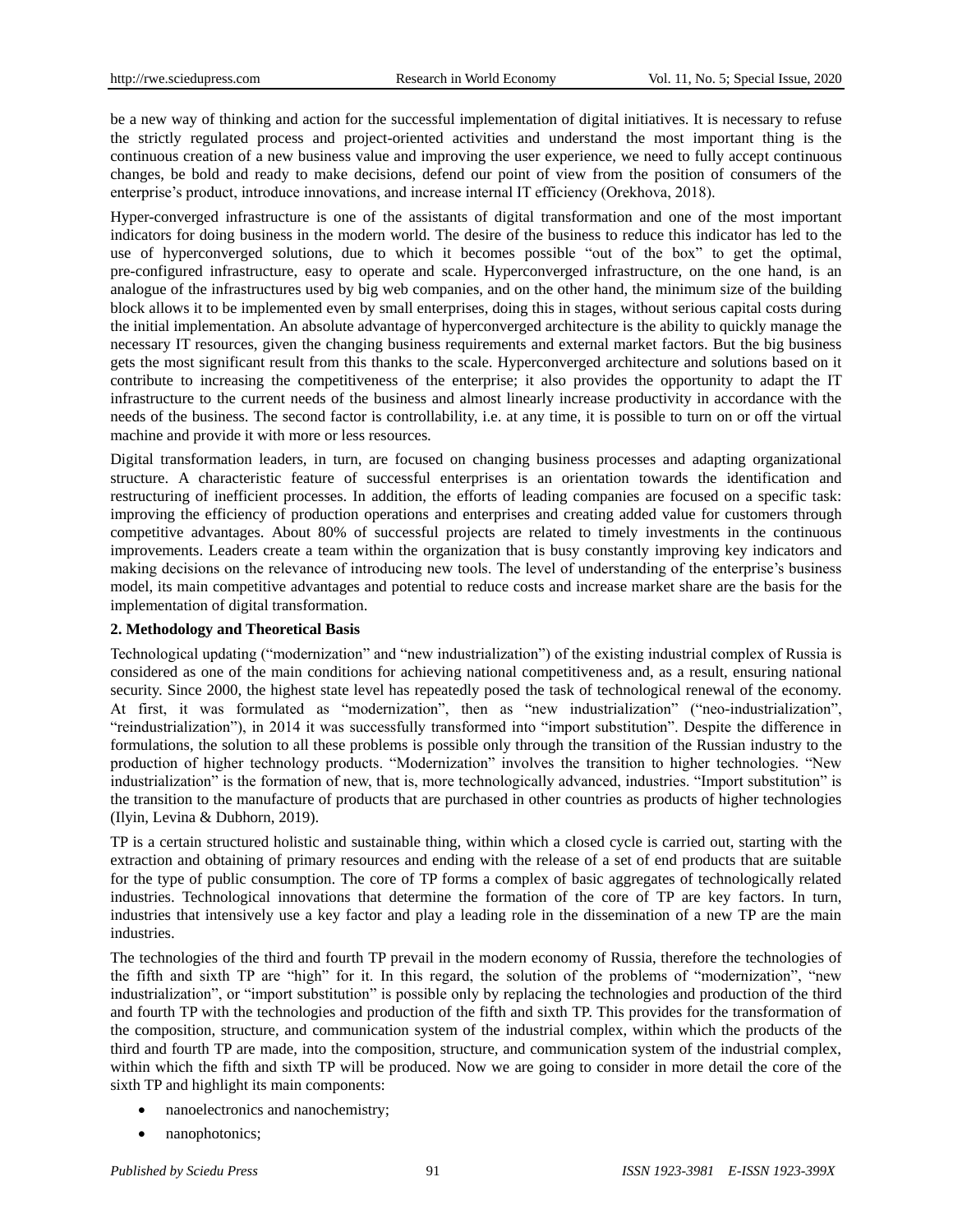- nanomaterials and nanostructured coatings;
- nanosystem technology;
- nanobiotechnology;
- IT;
- convergence of nano-, bio-, info- and cognitive technologies.

Now we are going to consider the main characteristics of industrial transformation (Gileva, 2019):

- 1. It is an integral part of the digital transformation and includes, among other things, the Industrial Internet of Things (IIoT). Industrial transformation is aimed at the production part of discrete, continuous, or mass production. Thus, the operational activities of plants, factories, and mines are in a direct area of influence of industrial transformation.
- 2. Industrial transformation provides full support for the concept of consistent production improvements.
- 3. One of the main tasks of industrial transformation is the coordination, management, and replication of decisions and adopted practices at remote production sites. Manufacturing is a geographically and organizationally distributed structure, often with sites that are hundreds or even thousands of kilometers distant from each other. Inhomogeneities and differences in the production culture of sites make standardization of processes difficult. In this case, one of the main tasks of industrial transformation is not only to find a suitable solution for a business problem, but also to ensure the possibility of its adaptation and replication taking into account the specifics of remote production sites.
- 4. Industrial transformation includes assets, processes, and enterprise products:
	- o asset-based initiatives include various areas for improving productivity and utilization of core production equipment;
	- o product initiatives include areas for improving the quality of the products manufactured by the enterprise and areas for reducing the volume of rejects or non-conforming products, and shortening the production cycle;
	- initiatives aimed at operational activities include areas for improving the interfunctional interaction of various production departments, conversions, and divisions to increase the efficiency of production or providing services to customers.

Just having a digital transformation concept or roadmap is not a competitive advantage. We need funds that will provide the opportunity to achieve our goals and solve the problems of digital and industrial transformation. Also, the choice of a solution is not only in finding the right technology for implementation.

One of the most important characteristics of a modern digital enterprise is its integration, i.e. the presence of a corporate ecosystem that combines not only automation systems within the enterprise, but also two other equally important components: processes and staff. The mutual integration of processes, staff, and information systems allows to increase the return of each of the components, and, in general, improve the work of production redistribution due to the following (Dmitriev & Novikov, 2019):

- digital work management;
- standardization of production processes based on corporate practices taking into account the specifics of individual production sites / divisions.
- collaboration of staff and automation systems from different departments.
- modular development, single user interface, and remote deployment of applications.

An integral element of the organization of such mutual integration is the business process management system (BPMS) of production, which provides the ability to digitally represent business processes adopted at the enterprise or best industry practices, horizontal (between units of the same level) and vertical (between different levels) integration staff (Koch & Windsperger, 2017).

Information systems are a medium of exchange and perceive innovations, but for the majority of industrial enterprises, information systems are modernized through imitation, based on the use of already created samples of information systems, the effectiveness of which has already been confirmed, and they satisfy the existing system of requirements and provide information exchange within the enterprise and with counterparties. Especially important in modern conditions is that the imitation of information systems ensures the compatibility of enterprises in the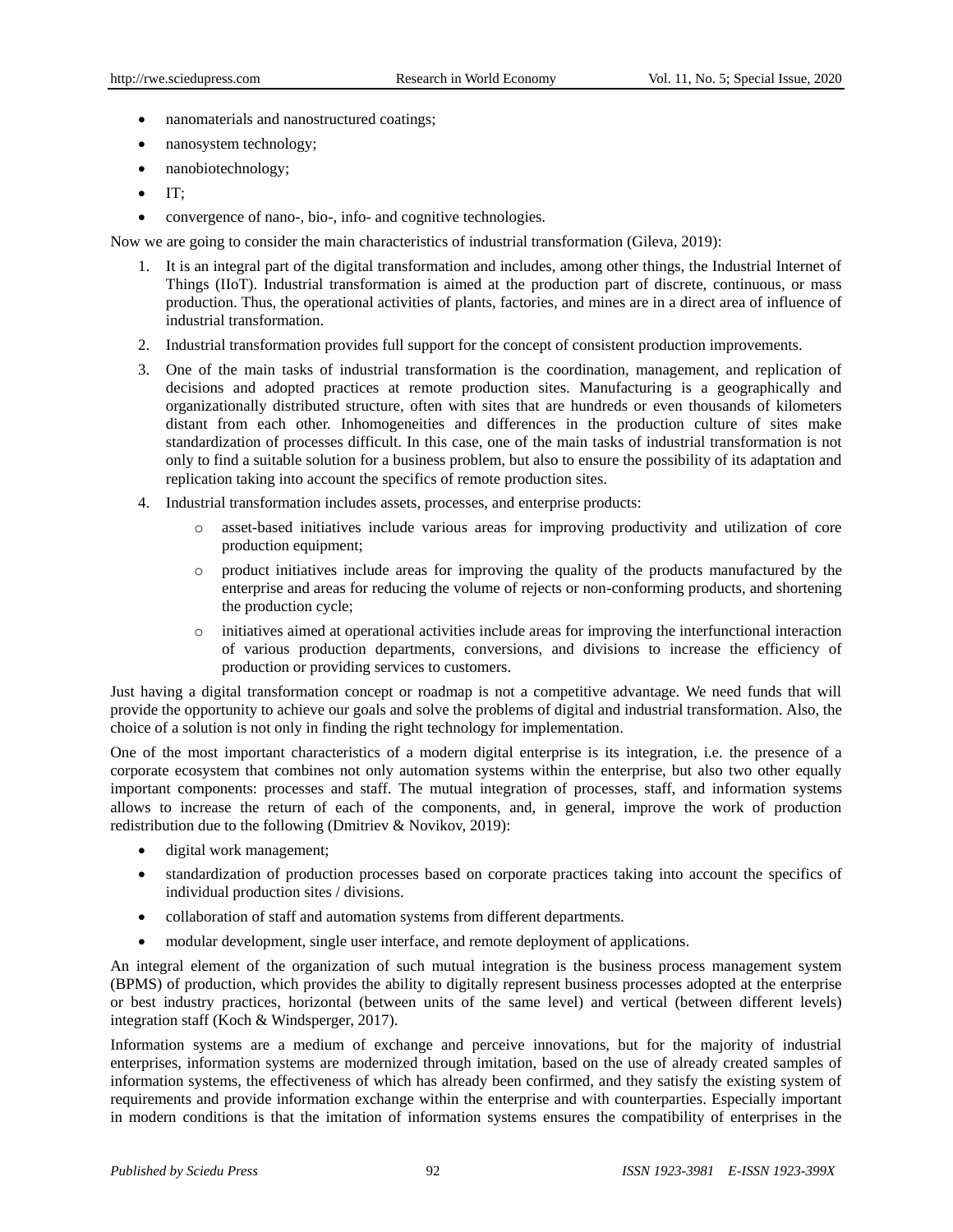globalization. As an example, there is the enterprise information management (EIM) system, which is built on the combination of enterprise resource planning (ERP), product lifecycle management (PLM), manufacturing execution systems (MES), and manufacturing data collection (MDC) and allows us to create a centralized digital information hub used at all stages of the life cycle of a production project. There is the nature of the transformation in relation to the selected subsystems of an industrial enterprise in the Figure 1.

The use of MES has been effective for the entire time since its introduction and active implementation in production. With the advent of new digital technologies, such as Big Data, IIoT, BPMS, and MES have gained additional opportunities to monitor the status of production and track inventory almost at the pace of production (Ananyin, Zimin, Lugachev, Gimranov & Skripkin, 2018).



Figure 1. Transformation of a high-tech enterprise as a part of the development of digital technology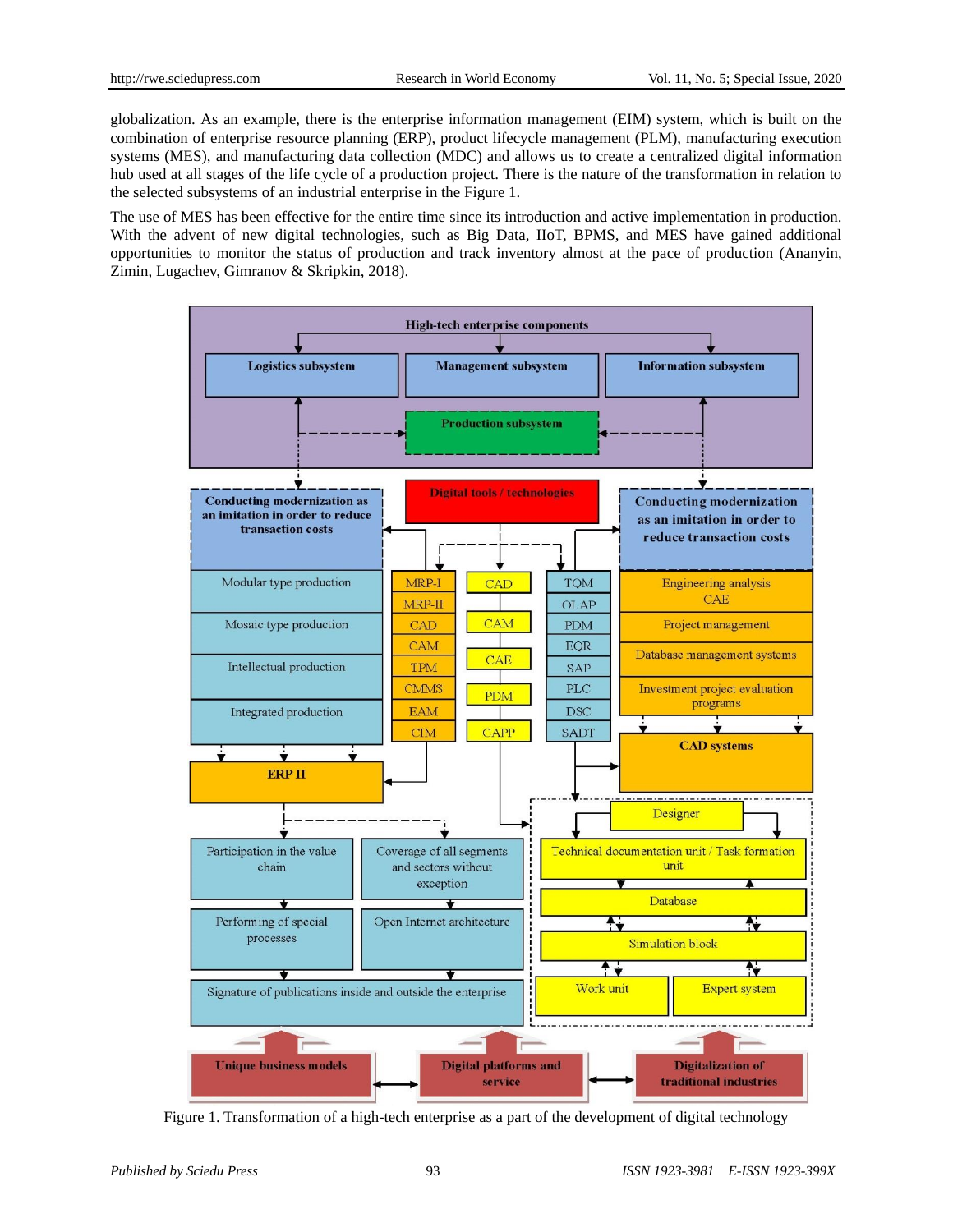## Legend:

- 1. Material requirements planning (MRP-I);
- 2. Manufacturing resource planning (MRP-II);
- 3. Computer-aided design/drafting (CAD);
- 4. Computer-aided manufacturing (CAM);
- 5. Total productive maintenance (TPM);
- 6. Computerized maintenance management system (CMMS);
- 7. Enterprise asset management (EAM);
- 8. Common information model (CIM);
- 9. Computer-aided engineering (CAE);
- 10. Product data management (PDM);
- 11. Computer-aided process planning (CAPP);
- 12. Total quality management (TQM);
- 13. Online analytical processing (OLAP);
- 14. Product data management (PDM);
- 15. European qualification basis for lifelong learning (EQR);
- 16. Systems, applications and products in data processing (SAP);
- 17. Programmable logic controller (PLC);
- 18. Dynamic stability control (DSC);
- 19. Structured analysis and design technique (SADT).

The main effect of using MES systems are in two areas:

- increase in efficiency by production volumes growth, by increasing the effective loading of equipment, and reducing the production cycle time;
- quality improvement by reducing the amount of defects, inappropriate or requiring re-processing of products, ability to control production and compliance with technological regulations at all stages of production before shipment to the final consumer.

MES systems allow us to bring a significant share of organization and order into production processes, however, if they do not provide modeling and unification capabilities for user interaction, their potential for use may be limited and not provide all the benefits. Using a model-oriented control system for modern production allows us to fully reveal the potential of increasing production efficiency due to the following (Sazonov, Vasilyeva & Mikhailova, 2020):

- reduce labor costs for the implementation of MES system and obtain first results;
- digital transformation of task and operations management: creating a "digital double" of production processes to provide further control over production execution, standardization and use of best industrial practices, both within a single production site and within geographically distributed holdings, including many production units;
- unification of user interaction, the ability to customize and deploy the solution in accordance with the needs of production, reuse the best practices adopted by the enterprise within other sites, taking into account the features of their work.

The criterion for deciding about the modernizing of the production system is minimizing the transformation costs: it is clear that when simulated they are minimal (due to increased labor productivity and the release of workers). However, the simulation version of the modernization of the production system does not allow the development of an industrial enterprise as an economic system and does not take into account the level of resources available to the enterprise.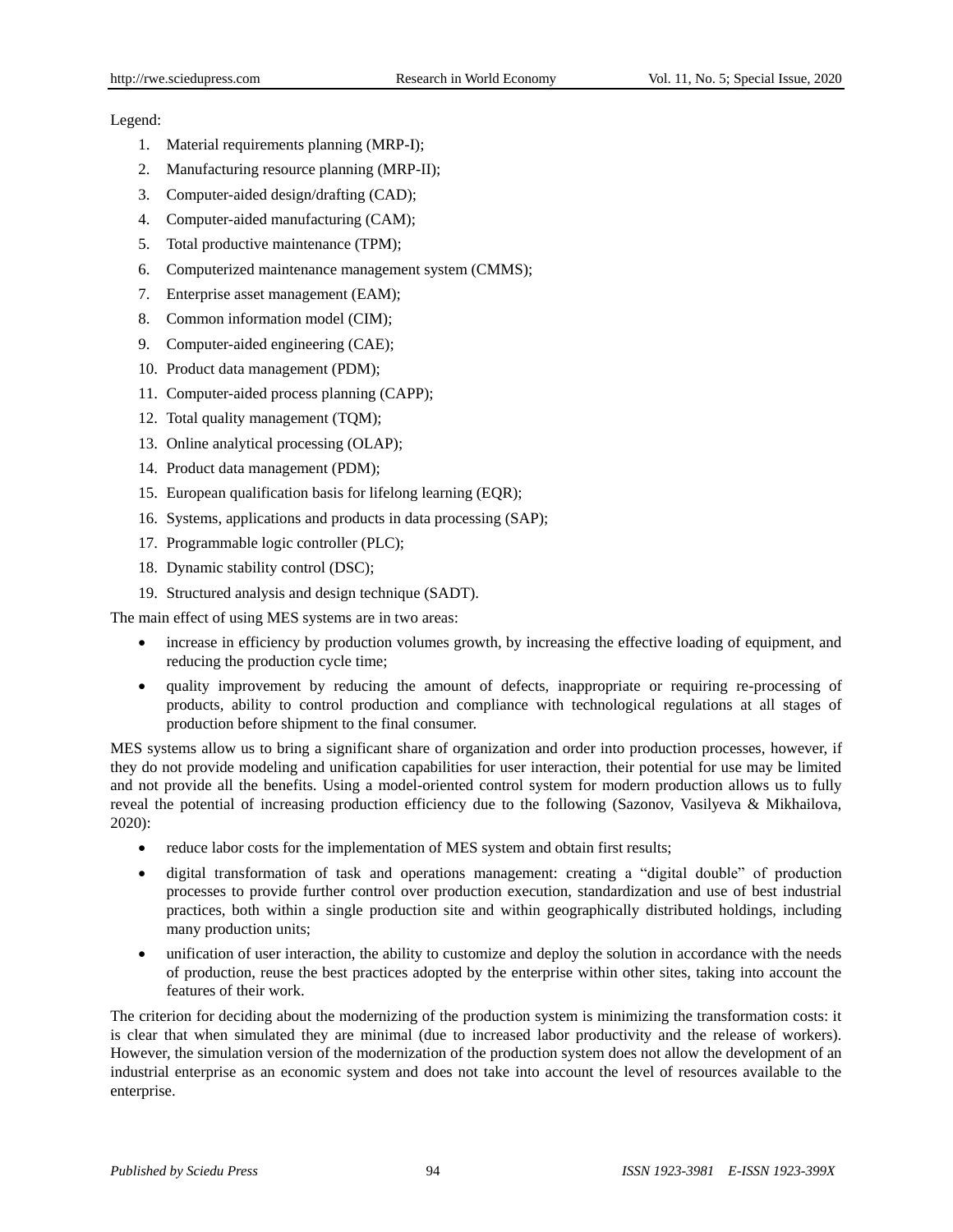## **3. Method**

The problems of developing a methodology and choosing practical tools for digital transformation of enterprises are increasingly becoming the subject of scientific discussions at various levels. Many researchers note that in modern conditions a large number of factors influence the results of a high-tech enterprise. On the one hand, the modern consumer places high demands on the quality of product innovations and the timing of their delivery. This requires strict adherence to technological and organizational standards of production. On the other hand, the activity of a high-tech enterprise takes place in the external environment with a high level of uncertainty and is characterized by the influence of a significant number of disturbing factors. The management of a high-tech enterprise, making decisions, has the need to process large amounts of data that are not always structured, reliable and consistent. Manually processing such arrays is almost impossible. Therefore, it is necessary to create a single information space of the enterprise, where integrated information systems will function. In such environment, the coordination of the functioning of the links of a high-tech enterprise is achieved by creating hierarchical management structures that combine:

- computer methods and tools for translating information into a human-readable form and data mining Business Intelligence (BI);
- BPM systems that implement the concept of process management, in which business processes are considered as a special resource of the enterprise;
- ERP systems that integrate production, intellectual, financial and material asset management strategies of a high-tech enterprise;
- MES systems that allow effectively solving the tasks of operational calendar planning;
- industrial control systems (APCS), which make it possible to automate process control.

Modern high-tech automation systems (BI, ERP, MES, APCS) and control levels can be effectively correlated with each other (Figure 2). Following the data presented below, of the BI and ERP systems form the strategic management level, MES systems determine the tactical level, and APCS determine the operational management level (Simonova & Khisamutdinov, 2016). In the structure shown in Figure 2, ERP systems provide management efficiency at a strategic level, implementing the functional strategies of the enterprise as a single system. This primarily concerns logistics, finance and intellectual capital. The use of ERP systems optimizes the resource supply of the enterprise. Analytical data processing there is carried out using interactive analytical processing technologies. These technologies provide the preparation of aggregated information based on large data arrays. OLAP technologies are components of BI class software solutions and are implemented by a high-tech enterprise based on automated BI systems.

Effective management at the production level of a high-tech enterprise is provided by MES systems that implement a wide range of functions, from order formation to the release of product innovations. The use of this class of systems makes it possible to solve the tasks of operational calendar management: planning production processes, their documentation, optimization, control, synchronization of technological operations, coordination of production and sales volumes. MES system, being a component of an integrated information and computing system, makes it possible in real time to effectively manage production resources, increasing the performance of a high-tech enterprise. The integration of MES systems into the digital space of a high-tech enterprise generates a number of competitive advantages. In particular, such properties of the MES system as a quick response to deviations of process parameters from standard values, the presence of mathematical tools to minimize deviations in the work schedule, can minimize the duration of the production cycle and the cost of product innovations. ERP-system forms the strategy for fulfilling the order portfolio of a high-tech enterprise, setting the volumes and deadlines for the release of product innovations, and MES system forms the tactics of managing product innovation, while implementing the monitoring function of the production process. In highly automated production, MES system becomes the core of the integration of information business processes. This primarily relates to interaction with various systems, for example, with systems providing resource supply chain planning (SCM systems), product innovation sales and service management (SSM systems), etc. Interacting with the process control system, MES system, providing monitoring of technological processes, allows identifing the key points of formation of the quality of product innovations.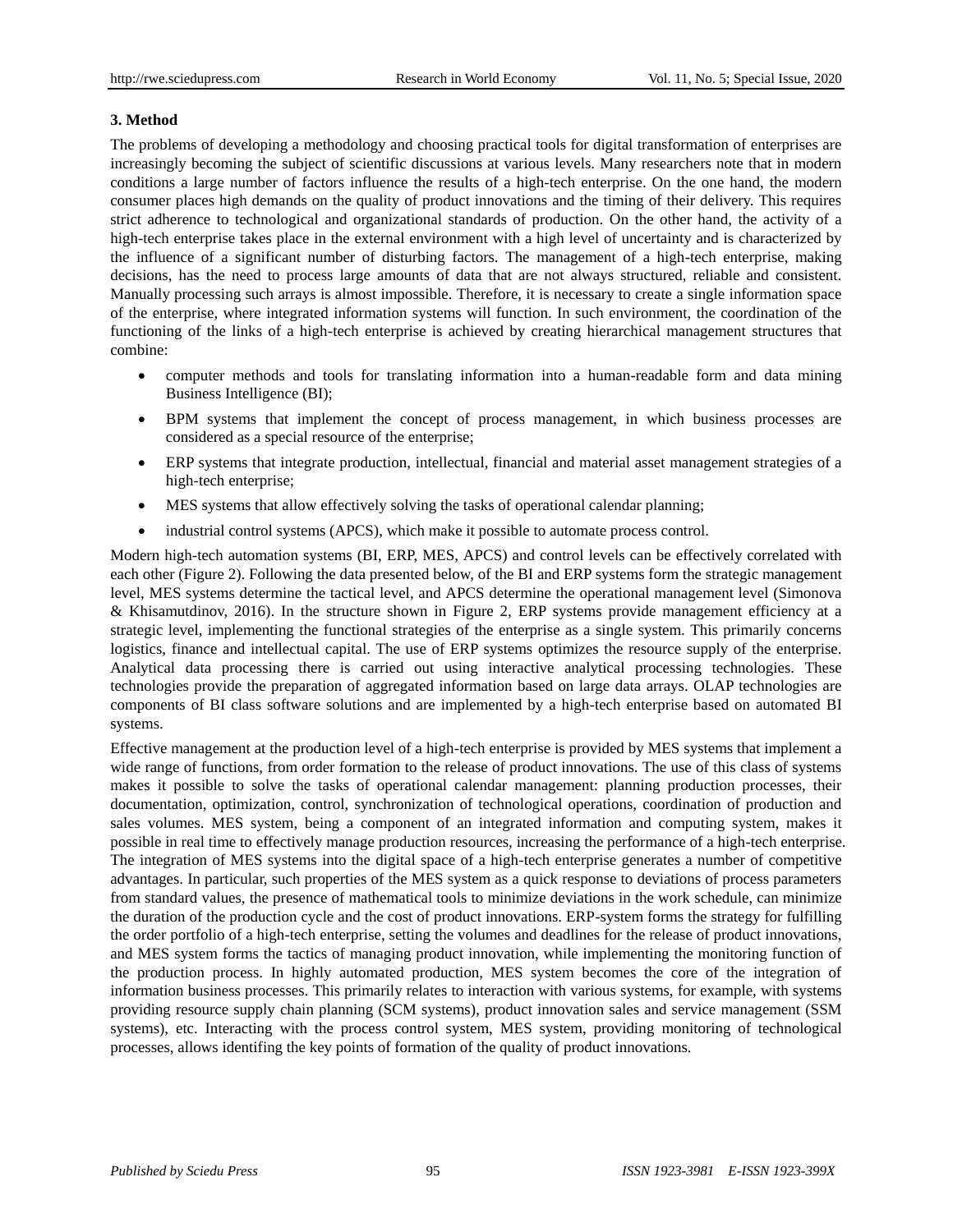

Figure 2. Technological levels of automation of the production process

The level of APCS is a structural complex consisting of certain software and hardware designed to carry out processes related to the automation of control of certain technological equipment at industrial / machine-building enterprises. As a rule, there are control, information, and auxiliary functions of APCS, which allow effective regulation of technological process variables, program control of a group of equipment, technological modes or individual sections of processes, as well as the monitoring and measurement of technological parameters of processes. MES level forms a certain automated system for managing the production activities of a machine-building enterprise, which allows real-time planning, optimization, control, and documentation of production processes from the formation of an order to the release of finished products. MES systems have such functions as: monitoring the status and distribution of resources, operational / detailed planning, production scheduling, managing the quality of products manufactured by an enterprise, managing production processes, equipment maintenance and repair, and analyzing and evaluating performance (Zotova, 2019).

The level of ERP systems allows implementing a strategy related to the integration of logistics (procurement, production, sales), financial (debtors, creditors, banks), and staff functions of enterprises, focused on optimizing the resources of the enterprise through specialized software. The majority of ERP systems process transaction data and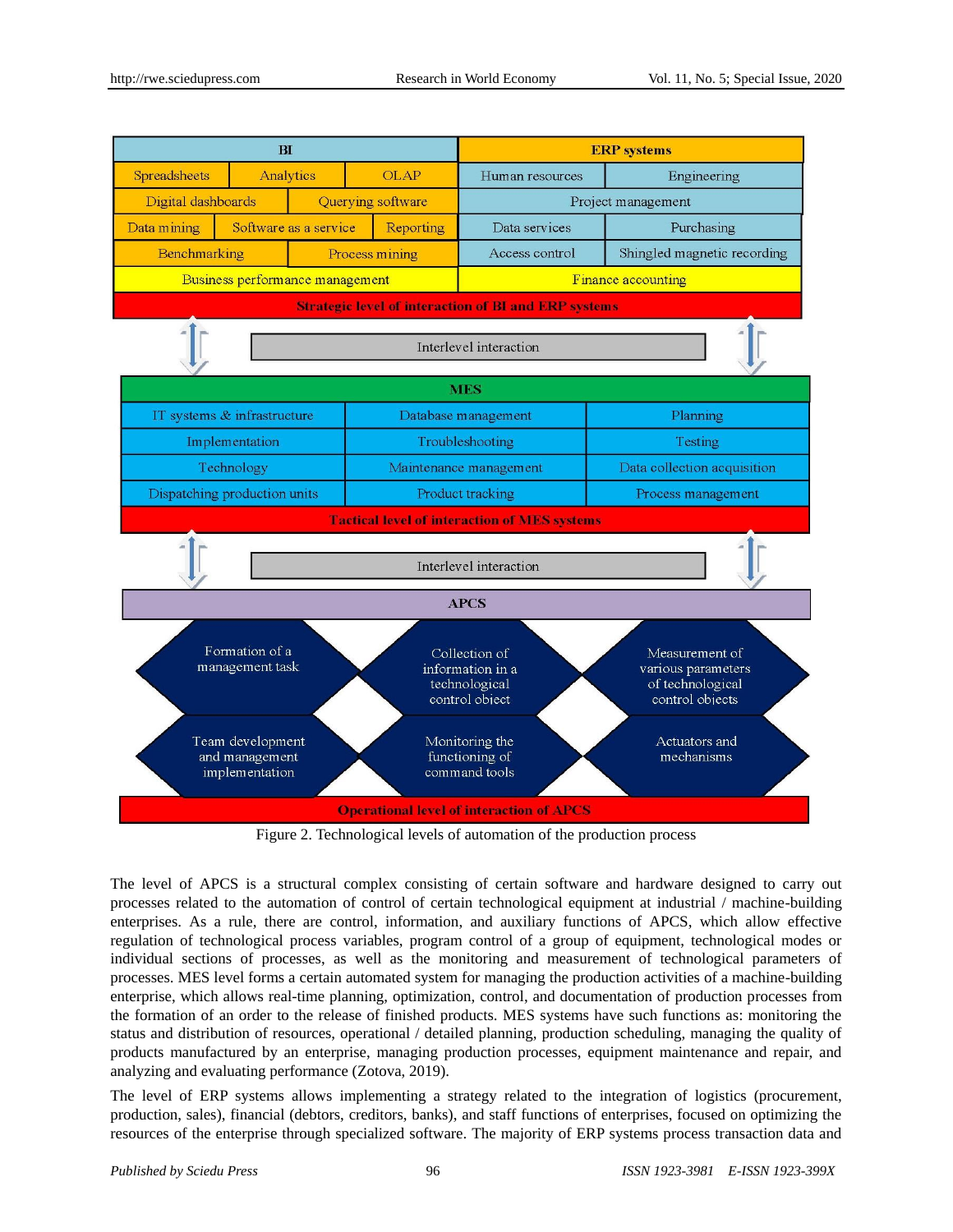belong to a special class of online transactional processing (OLTP) systems. Analytical processing of transactional data collected by means of ERP systems is carried out at OLAP level, using automated BI systems. The combined use of the above levels of automation forms a holistic information environment of the enterprise. Table 1 presents the main characteristics of automation systems.

#### Table 1. Basic automation systems

| <b>Automation</b>              | Time horizon         | <b>Information</b>   | <b>Automation processes</b>                                        | <b>Planning features</b>                                 |
|--------------------------------|----------------------|----------------------|--------------------------------------------------------------------|----------------------------------------------------------|
| system                         | planning             | processing frequency |                                                                    |                                                          |
| BI(OLAP)                       |                      | Every day            | Getting analytical reporting                                       |                                                          |
| ERP (OLTP)                     | Week, month,         | Every day / every    | Administrative and                                                 | Strategic planning,                                      |
|                                | quarter              | week                 | economic resources                                                 | taking into account<br>volumetric<br>production planning |
| <b>MES</b>                     | Hour, shift,<br>week | Real time planning   | Production processes                                               | Operational planning<br>of production process            |
| <b>APCS</b>                    |                      | Real time function   | Processing and analysis of<br>various technological<br>information |                                                          |
| Flow<br>management<br>solution |                      | Real time planning   | Complete product<br>manufacturing cycles                           | Significant increase<br>in labor productivity            |

The level of APCS set by the programmable logic controllers, supervisory control and data acquisition (SCADA) systems, and databases allows the permanent collection and processing of various technological data in real time. The processed information is transmitted to the level of MES systems and can be used to organize the operational management of the production process, taking into account the characteristics of interchangeability and readjustment of equipment. The operational production plan of this level is correlated with the results of the ERP systems for strategic planning and management of administrative and business operations of the enterprise. Consolidated analytical reporting obtained based on the processing of transactional data of the ERP level will determine the last automation step by means of BI systems (Galimova, 2019).

Implementation of MES systems at sites using Kalashnikov Concern as an example.

The development and implementation of MES systems at Kalashnikov Concern sites started in 2015, almost synchronously with the start of ERP, master data management (MDM) and several others. The company at that moment faced challenges associated with a significant increase in production volumes and the need to reduce costs. The analysis of the MES systems market carried out at that time convinced us that the products presented did not allow solving the whole range of production and management tasks. It was mainly on the Russian market that SCADA systems with functional add-ons were presented in the form of an indication of the reasons for downtime by machine operators. Therefore, it was decided to develop their system for specific production conditions, while thinking about the possibility of replication. The system has developed and continues to evolve according to the following scheme: {Real business task}  $\rightarrow$  {Analysis}  $\rightarrow$  {Development}  $\rightarrow$  {Testing}  $\rightarrow$  {Release}. It should be noted that after three years, the company's management is increasingly convinced that this was an absolutely right decision. There were the following important administrative decisions at the start of the project:

- consolidation of repair services;
- providing the most convenient and acceptable opportunity to any employee of the enterprise to initiate a downtime signal of any equipment;
- translation of all service requests in the digital form;
- introduction of total staff training to work with the system.

A set of only these actions allowed reducing the unplanned downtime of equipment at the enterprise with a fleet of 3 000 units in 1.5 years during the active phase of the project. Practice shows that the introduction of only ERP systems in the enterprise does not allow solving the problem of operational re-planning of production due to the specifics of the systems. As a rule, the introduction of ERP without the MES level is accompanied by an increase in the number of staff involved in manual data entry into the system. MES solutions, on the contrary, are aimed at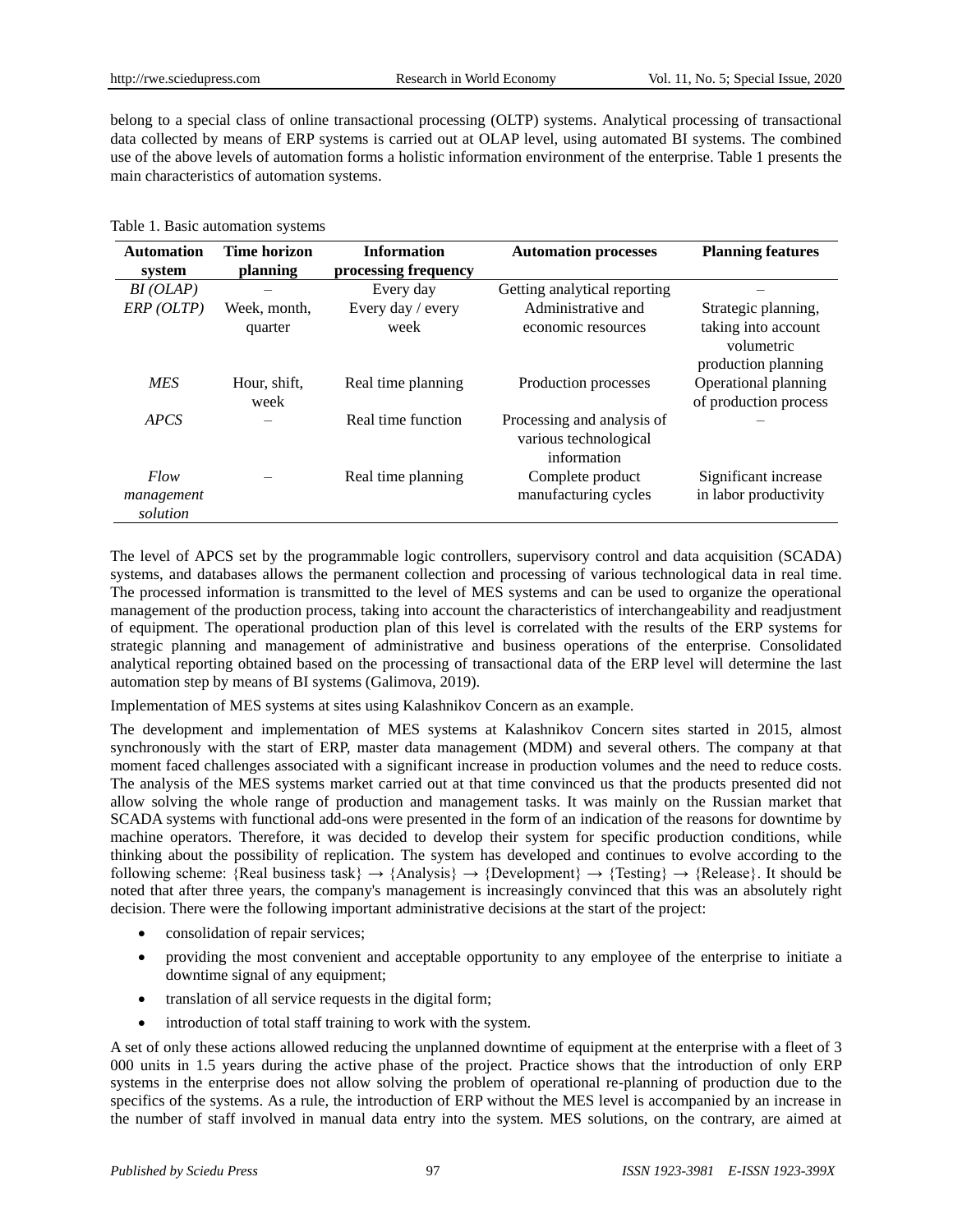enabling operators to independently enter data into the system, aggregate, and transfer it to external systems (including back to ERP) for analysis and construction of the required reporting. The implementation of MES also solves the important problem of reconciling regulatory and reference information, which is very relevant for the post-Soviet industry in general and engineering in particular. At the Kalashnikov sites, this goal was one of the priorities. Knowing the actual data on the complexity of technological operations and the consumption of cutting tools allows building a process of cyclic verification and optimization of labor costs and consumption of basic materials. MES also allowed building sound management of equipment loading and to establish control over planned and unplanned downtime. From the usual scheme with solid shift transfer logs, production switched to a system of signals and requests for repairs.

During the design, development, and implementation of the system, a solution was created that allows taking all production processes under control: from the creation of production operational plans to monitoring the implementation of tasks by operators and detailed (piece) accounting. The system is built in such a way that each participant in the production process, from the operator to the dispatcher, has an interface corresponding to his role, accessible through electronic terminals (kiosks), industrial tablets in workshops and personal computers. Another conceptual solution is maximum actions in the system with clicks on the touch screen: for example, the operator enters only the number of parts performed per shift, everything else can be selected from the list of tiles on the screen. This allowed us to minimize the risks of rejection of a new IT solution at the implementation and support stage. The system greatly simplifies the work of employees: the operator receives tasks in accordance with the adopted plan, can view drawings and 3D-models of assembly unit details, notify about the need for repair, adjustment, tool replacement, and other downtimes. The head of the site or workshop receives a tool to control the production process and prompt response to changes.

The system implements various operating modes that ensure a gradual increase in the culture of production processes from "chaos" to shift-daily tasks and automatic planning. Thanks to this approach, MES can be used in enterprises with different levels of production culture. The system does not have high input requirements for existing business processes in the company. The company can gradually improve them with the introduction of the system. For example, in individual production areas, the automatic planning mode may be introduced, while in other areas, the manual distribution of shift-daily tasks continues to operate without internal conflicts. The system takes up most of the tasks for calculating production schedules. The scheduler application is designed to solve the problem of optimal planning of the work flow on machines. It is built in the form of a separate server, perceiving at the input a task for planning, changing a task, launching it for calculation, and obtaining results. A server can handle many tasks at the same time. This approach allows us to reduce equipment downtime and the time spent on repair and commissioning, and these are precisely the key factors that determine the efficiency of the production process and the rate of return on expensive equipment.

In the calculation process, the scheduling task is solved for the deterministic case of many machines working to complete the entire number of things. For details and tasks, a launch and / or launch / release plan may be indicated, equipment availability may be limited at a given time. In addition, we can specify a calendar plan for shifts (times of availability for work). In the general case, a task of this type has exponential complexity with respect to the number of tasks and machines. By using certain restrictions and heuristic policies to apply the rules, we managed to build and implement a polynomial solution. All optimizations are taken into account in the intermediate sorting of job candidates for placement on machines, which is carried out at each step of the algorithm. This allowed us to build an algorithm that works on a real task (task planning for one site for a month) for no more than 1-2 seconds. Based on the created algorithm, more complex methods of working with the schedule are implemented, in particular, genetic development or a dynamic re-planning mode, if necessary (failure of the machine, etc.). This means that at each step an analysis and schedule change for actual events is performed. The main directions of the system's long-term development are the following: end-to-end planning module (1Q2019), machine learning, and interactive assistance in the formation of the operational plan (2Q2019). The confirmed effects from the introduction of MES and related systems (Service Desk, BI) include an increase in the average load of computer numerical control machines by 12-15% and refusal to unreasonably acquire two new milling machines in 1.5 years of the active phase of the project.

#### **4. Conclusion**

A study of the digital transformation tools of a high-tech enterprise by informing business processes and creating robotic organizational and production structures, which are the basis for the effective implementation of the enterprise development strategy, showed that it is advisable to create information systems as hierarchical structures for managing automated production, covering strategic (BPM and ERP systems) and tactical (MES systems) management levels, as well as the operational calendar level management (APCS). In order to bring the automation level of the control and production subsystems into conformity with the created organizational and production links, it is necessary to integrate industrial robotics.